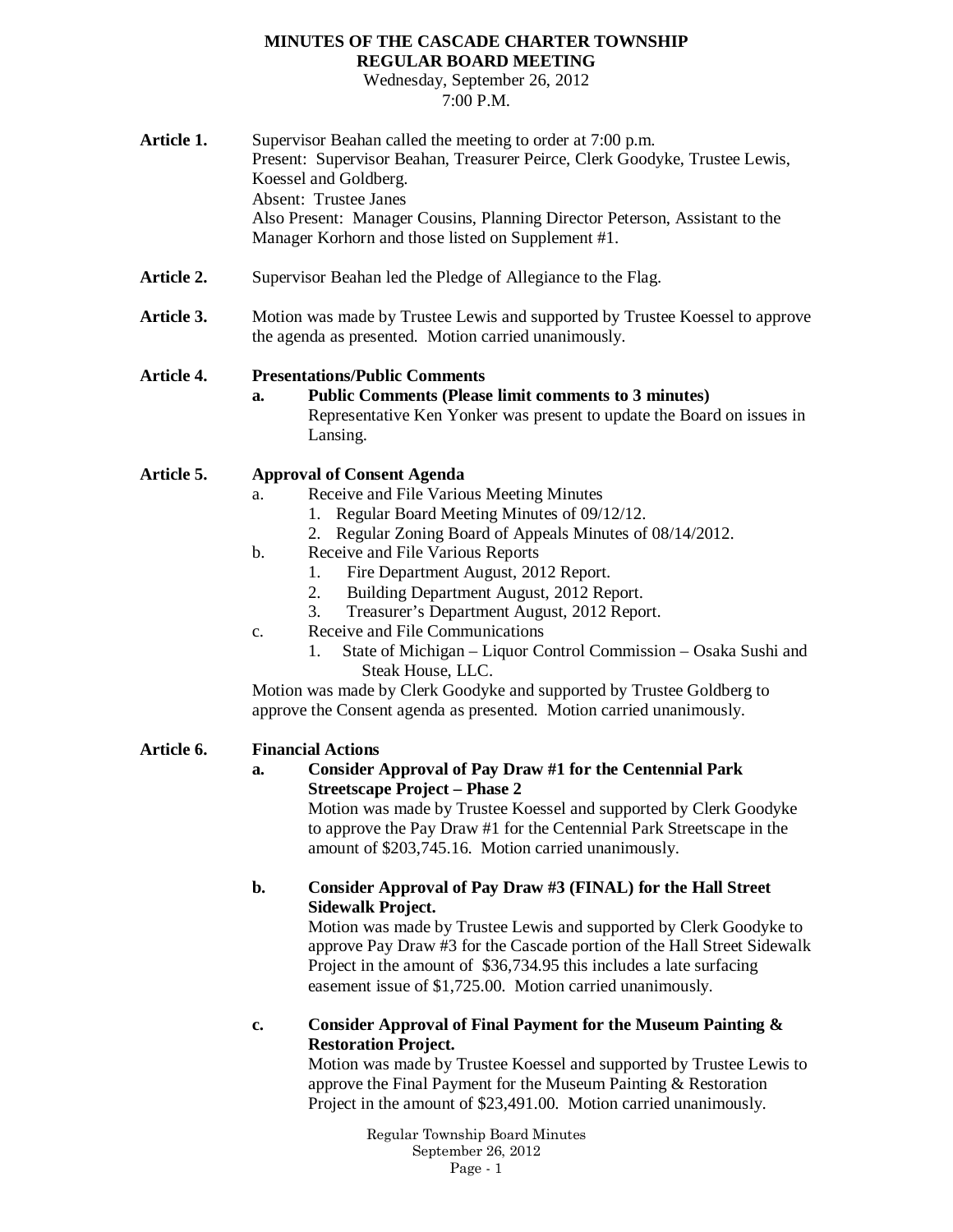## **Article 7. Unfinished Business (None)**

| Article 8. | <b>New Business</b><br>094-2012 | <b>Consider Setting a Public Hearing for the Code of</b><br>Ordinances.<br>Motion was made by Trustee Goldberg and supported by Clerk<br>Goodyke to approve the setting of a public hearing for the Code<br>of Ordinances for the next Regular Board Meeting to be held on<br>October 24 <sup>th</sup> , 2012. Motion carried unanimously. |
|------------|---------------------------------|--------------------------------------------------------------------------------------------------------------------------------------------------------------------------------------------------------------------------------------------------------------------------------------------------------------------------------------------|
|            | 095-2012                        | <b>Discussion – Manager Search: Review position requirements</b><br>with MML.                                                                                                                                                                                                                                                              |
|            |                                 | Bill Baldridge from the Michigan Municipal League (MML) was<br>present to review position requirements for the Manager<br>position. A timeline was set for various meetings with final                                                                                                                                                     |

position. A timeline was set for various meetings with final Board interviews to be held on December  $12<sup>th</sup>$ . A shortlist of candidates will be reviewed by the Personnel Committee with a maximum of three candidates to be selected for interviews with the Board.

#### **Article 9. Public Comments on any other matters. (limit comments to 3 minutes)**

## **Article 10. Manager Comments**

Manager Cousins offered the following comments:

- Working to set up a Finance Committee meeting to go over the 2013 budget prior to the first work session.
- Today was the first official meeting of the West Michigan Economic Partnership.
- Kraft Ave. between  $52<sup>nd</sup>$  and  $60<sup>th</sup>$  St. is going to be re-constructed next year. The Road Commission is going to have an open house set for October  $11<sup>th</sup>$ .
- Last week House Bill 5877 was proposed...it is a FOIA restriction for local governments. I talked with MTA on Monday…I also sent letters to both of our Reps new and old.

## **Article 11. Board Member Comments**

Trustee Koessel offered the following comments:

- Questioned whether there was some re-paving being done on Hall St.
- Trustee Lewis offered the following comments:
	- Just a little curious…I noticed that the HR person in the Township wasn't in attendance and I find this meeting was kind of important. Is there any reason not here? Did she know that we were going to have this tonight.

RESPONSE: Manager Cousins stated "Absolutely"…her husband is out of town and her family was not available and she had something that had to be taken care of at home tonight and she couldn't come because of that.

Treasurer Peirce offered the following comments:

• Disappointed the Deputy left…when I was coming to the meeting tonight I took a right turn from Cascade onto  $28<sup>th</sup>$  St. and there was a man lying in the median with a sign. I know there was a court case that says that we can't enforce your "begging" laws anymore. It upset me a little bit, just seeing it happen.

> Regular Township Board Minutes September 26, 2012 Page - 2